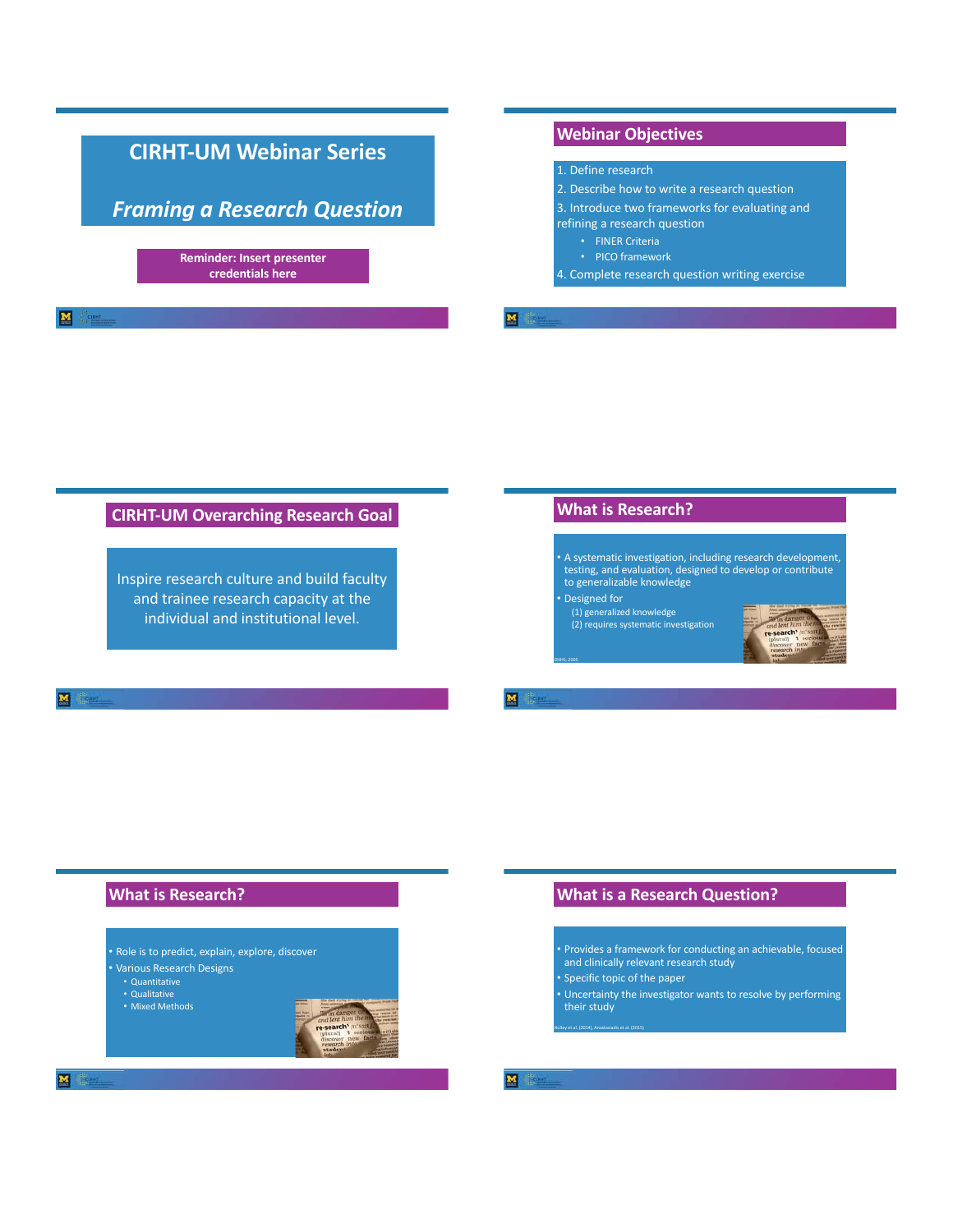

#### **Characteristics of a Good Research Question**

- Clear: Provides enough specifics that the audience can easily understand its purpose without needing additional explanation.
- Focused: Narrow enough that it can be answered thoroughly in the space the writing task allows. • Concise: Expressed in the fewest possible words.

# **Characteristics of a Good Research Question**

- Complex: Not answerable with a simple "yes" or "no," requires synthesis and analysis of ideas and sources prior to composition of an answer.
- •Arguable: Potential answers are open to debate rather than accepted facts.

# **Characteristics of a Good Research Question: FINER Criteria**



# **FINER: Feasible**

The Writing Center, 2021

M

- •Adequate # study subjects
- •Appropriate/adequate technical expertise
- •Within scope
- •Adequate funding

The Writing Center, 2021

 $\overline{\mathbf{M}}$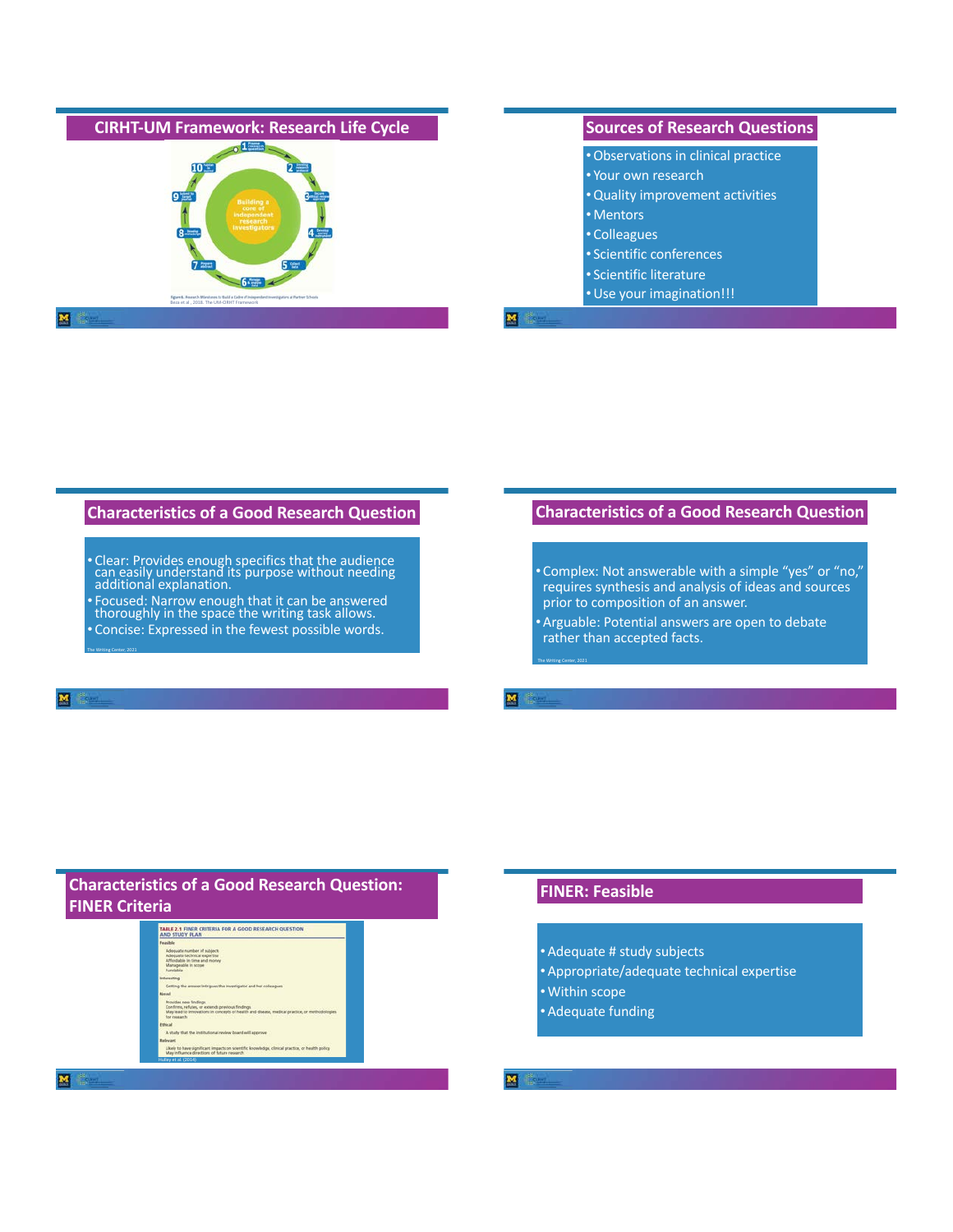### **FINER: Interesting**

- •Getting at the truth of the matter is interesting • Provides the necessary motivation/ intensity of effort for the research process
- •Interesting to the researcher
- •Others should also find it interesting • Mentors
	- •Outside experts
	- Funders
- 

#### **FINER: Novel**

•A good clinical research question contributes to new knowledge

- •Innovative: new
	- Concepts
	- Methods/approaches
	- •Interventions
- •Does not have to be totally original • Replication: confirmatory
	- •Different population

## **FINER: Ethical**

• Valuable research question ethically requires validity and rigor in research design and implementation to produce valid, reliable, interpretable, and generalizable results

- Poorly designed research:
	- inadequate power

図

- insufficient or sloppy data, or
- inappropriate or unfeasible methods • harmful because human and material resources are wasted and individuals are exposed to risk for no benefit

#### **FINER: Relevant**

#### **Significance**

- •Importance of the problem
- •How the project will improve scientific knowledge
- •How the result will change:
	- Concepts
	- Methods
	- Clinical practice

M

Haynes, 2006

#### **FINER: Relevant**

### So What?

•Should pass the "So what?" Test!

**Will the research make a difference?** 

#### **PICO(T) Framework**  P-Population (patients) What specific patient population are you interested in? I-Intervention (exposure, diagnostic test, prognostic factor) What is your investigational intervention? **Comparison group** What is the main alternative to compare with the intervention?

**Roadmap for Framing a Research Question:** 

O-Outcome of interest What do you intend to accomplish, measure or improve? T-Timeframe

What is the appropriate follow-up to assess outcome?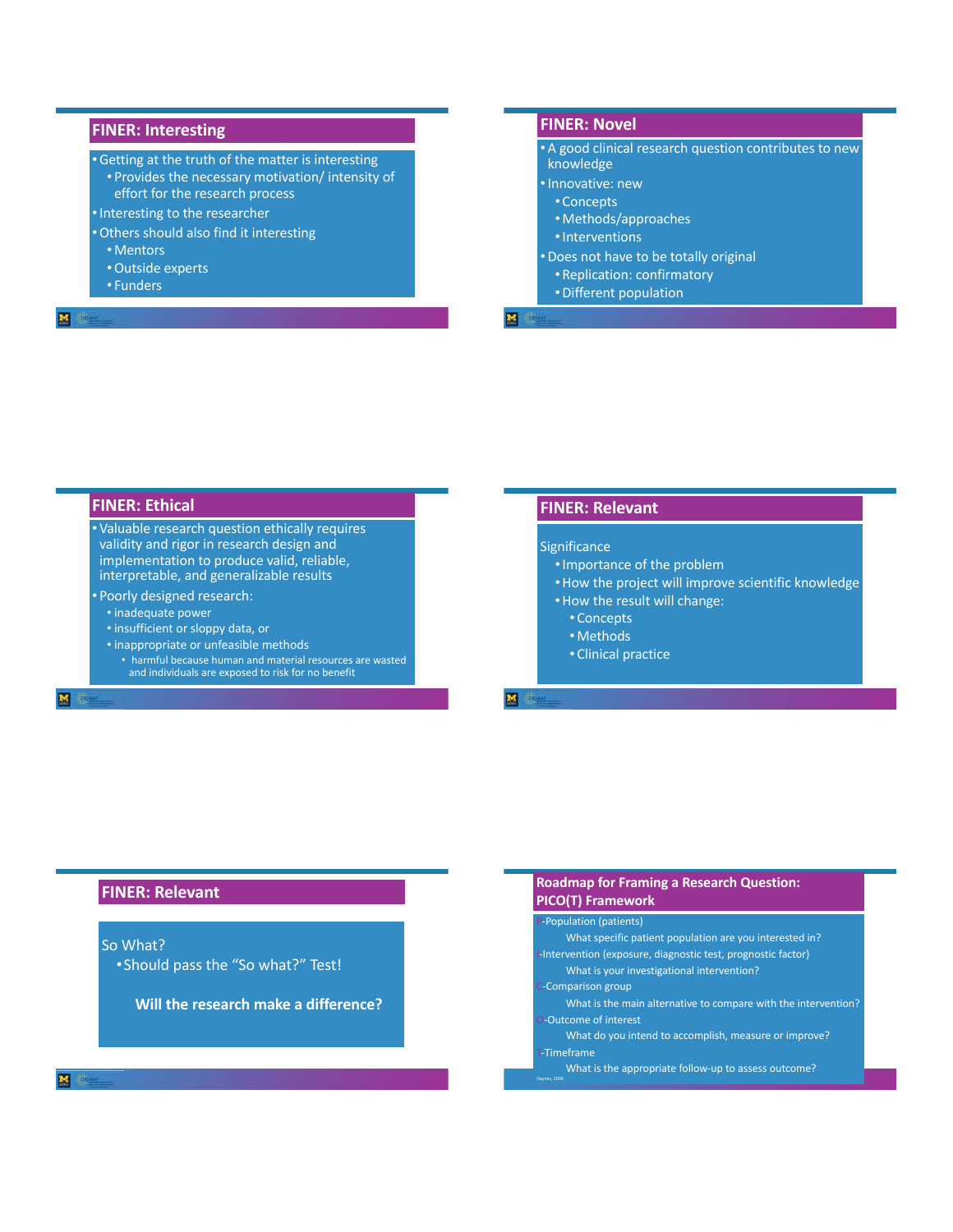| <b>Examples of PICO (T) Research Questions</b>                                                                                                                                                                                                                                                                                    |
|-----------------------------------------------------------------------------------------------------------------------------------------------------------------------------------------------------------------------------------------------------------------------------------------------------------------------------------|
| Among healthy newborn infants in low- and middle-income<br>countries (P), does early skin-to-skin contact of the baby with<br>the mother in the first hour of life (I) compared with drying<br>and wrapping (C) have an impact on neonatal mortality,<br>hypothermia or initiation/exclusivity/ duration of<br>breastfeeding (O)? |
| In low-birth-weight/pre-term neonates in health facilities (P),<br>are plastic wraps or caps used immediately after birth (I) more<br>effective than conventional care (C) in preventing hypothermia<br>World Health Organization, 2012                                                                                           |

# **Examples of PICO (T) Research Ques**tions

n women experiencing their first pregnancy (P), do $\blacksquare$ pregnancy-tracking mobile apps (I) result in fewer unnecessary hospital visits (O) when compared with self-tracking (C) over the course of the pregnancy (T)?

 $\alpha$ re mothers (P) given cesarean sections (I) in their first pregnancy (T) more likely to experience uterine rupture during subsequent pregnancies (O) when compared with first time **MOTHERS GIVING VAGINAL DITH (C)?**<br>McMaster University, 2021

# **Research Question Writing Exercise**

Now it's your turn to frame a research question. Start by writing down your research topic.

# **Research Question Writing Exercise: Population**

Write down the specific patient population are you interested in.

#### M

**Research Question Writing Exercise: Intervention**

Write down your investigational intervention.

# **Research Question Writing Exercise: Comparison**

Write down your main alternative to compare with the intervention.

м

図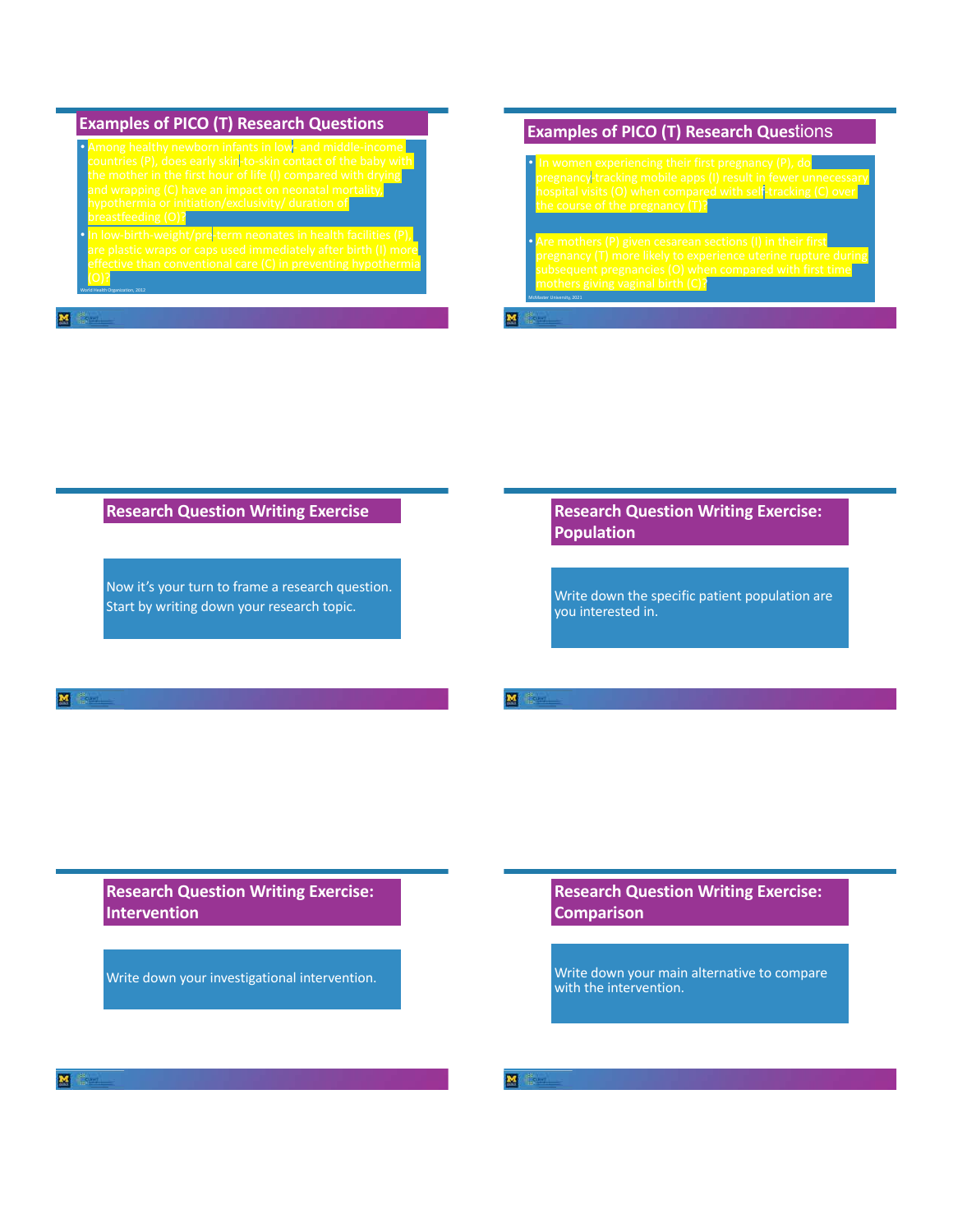**Research Question Writing Exercise: Outcome of interest**

Write down what you intend to accomplish, measure or improve.

**Research Question Writing Exercise: Timeframe**

Write down when you will follow-up to assess the outcome.

#### **Research Question Writing Exercise**

Put all the components of your PICO(T) framework together and write down your complete research question.

#### **Remember to Consider**

- •Developing a research question is an iterative process that involves continuously updating and refining ideas at all stages.
- Remain updated on current trends, state-of-the-art research studies, and technological advances in the field of study you are pursuing.
- Be specific and concise as possible to ensure clarity. Avoid using terms that don't add to the meaning of the research question.

# **Suggested Exercises at Home**

- Look for research papers in your area of interest
- •Assess if the research question is explicitly stated
- •Use the FINER criteria and the PICO(T) framework to critic the merits of the research question
- Share with your colleagues/mentors
- Visit the NIH RePORT to find funded research projects by your topic of interest

# **Resources**

Maxwell, 2013; guide2research, 2021

囜

- CIRHT research guide
- https://cirht.med.umich.edu/resources/
- NIH webpage
- Research Portfolio Online Reporting Tools (RePORT) https://report.nih.gov/
- Funded Research Projects from the Contraception Research Branch (CRB) of the Eunice Kennedy Shriver National Institute of Child Health & Human Development (NICHD) • https://www.nichd.nih.gov/about/org/der/branches/crb/projects?fy=2008
- 
- 

 $\overline{\mathbf{M}}$ 

Maxwell, 2013; guide2research, 2021